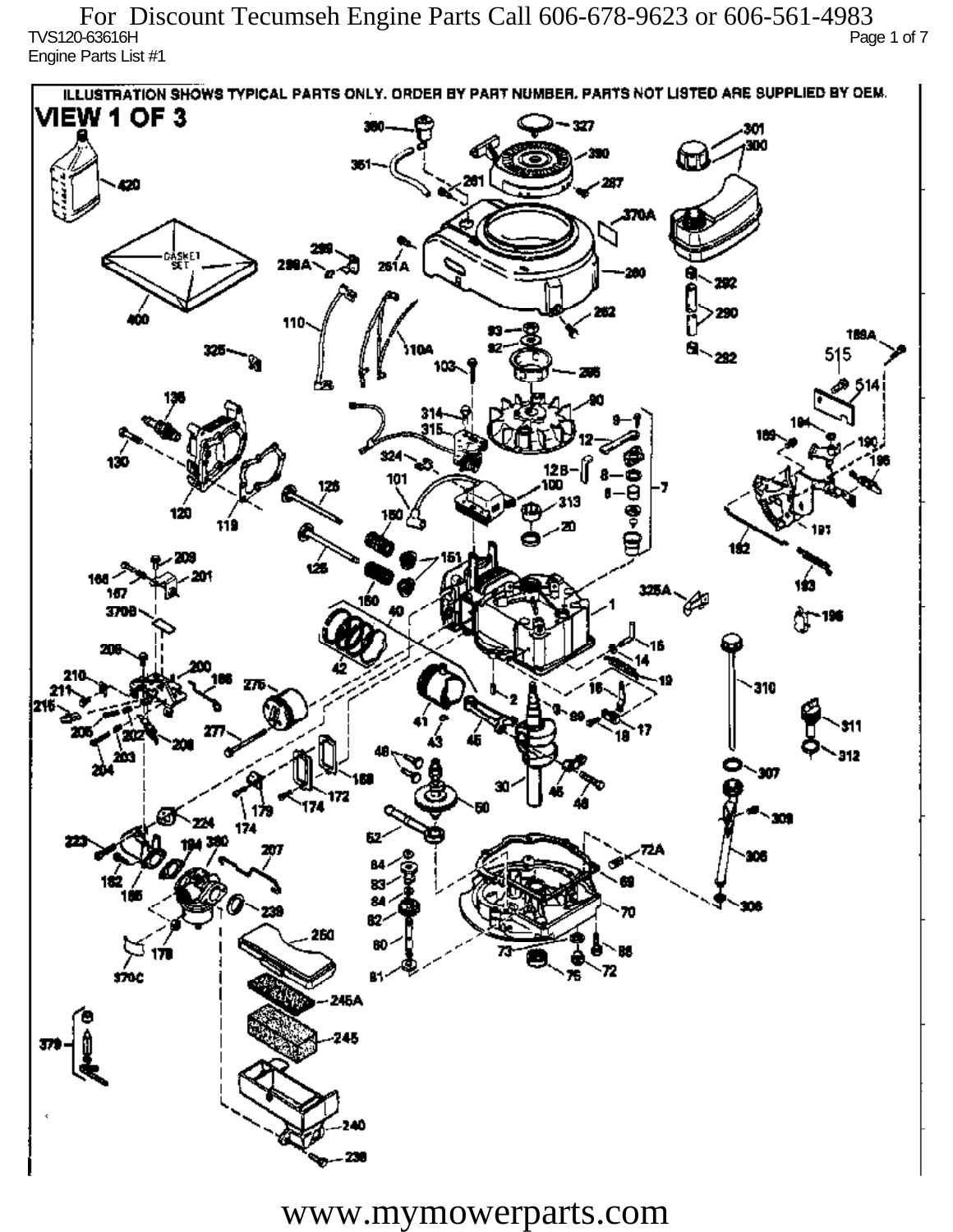| 3100 to 3400<br><b>RPMHigh</b><br><b>RPMLow</b><br>2000 to 2300<br>1 33968B<br>Cylinder (Incl. 2 & 20)<br>2 26727<br>2 Dowel Pin<br>6 33734<br><b>Breather Element</b><br>1<br>7 34214A<br>Breather Ass'y. (Incl. 6, 8 & 9)<br>8 33735<br>* Breather Gasket<br>9 30200<br>2 Screw, 10-24 x 9/16"<br>12 35496<br><b>Breather Tube</b><br>14 28277<br>Washer<br>1<br>15 30589<br>Governor Rod (Incl. 14)<br>16 31383A<br>Governor Lever<br>17 31335<br>Governor Lever Clamp<br>18 650548<br>Screw, 8-32 x 5/16"<br>19 31361<br><b>Extension Spring</b><br>20 32600<br>Oil Seal<br>30 34570A<br>Crankshaft<br>40 34535<br>Piston, Pin & Ring Set (Std.)<br>40 34536<br>Piston, Pin & Ring Set (.010" OS)<br>40 34537<br>Piston, Pin & Ring Set (.020" OS)<br>41 33562B<br>Piston & Pin Ass'y. (Std.) (Incl. 43)<br>41 33563B<br>Piston & Pin Ass'y. (.010" OS) (Incl. 43)<br>41 33564B<br>Piston & Pin Ass'y. (.020" OS) (Incl. 43)<br>42 33567<br>Ring Set (Std.)<br>42 33568<br>Ring Set (.010" OS)<br>42 33569<br>Ring Set (.020" OS)<br>43 20381<br>2 Piston Pin Retaining Ring<br>45 32875<br>Connecting Rod Ass'y. (Incl. 46)<br>46 32610A<br>2 Connecting Rod Bolt<br>48 27241<br>2 Valve Lifter<br>50 35992<br>Camshaft (MCR)<br>52 29914<br>Oil Pump Ass'y.<br>69 35261<br>* Mounting Flange Gasket<br>70 34311D<br>Mounting Flange (Incl. 72, 75 & 80)<br>72 36083<br>Oil Drain Plug<br>75 27897<br>Oil Seal<br>80 30574<br>1 Governor Shaft<br>81 30590A<br>Washer<br>82 30591<br>Governor Gear Ass'y. (Incl. 81)<br>83 30588A<br><b>Governor Spool</b><br>84 29193<br>2 Retaining Ring<br>86 650488<br>6 Screw, 1/4-20 x 1-1/4"<br>89 611004<br><b>Flywheel Key</b><br>90 611112<br><b>Flywheel</b><br>92 650815<br><b>Belleville Washer</b><br>93 650816<br><b>Flywheel Nut</b><br>100 34443A<br>Solid State Ignition<br>101 610118<br><b>Spark Plug Cover</b><br>103 650814<br>2 Screw, Torx T-15, 10-24 x 1"<br>110 36230<br><b>Ground Wire</b><br>119 33554A<br>* Cylinder Head Gasket<br>120 34342<br><b>Cylinder Head</b><br>125 29313C<br>Exhaust Valve (Std.) (Incl. 151)<br>125 29315C<br>Exhaust Valve (V32" OS) (Incl. 151)<br>126 29314B<br>Intake Valve (Std.) (Incl. 151)<br>126 29315C<br>Intake Valve (I/32" OS) (Incl. 151)<br>8 Screw, 5/16-18 x 1-1/2"<br>130 6021A<br>135 35395<br>1 Resistor Spark Plug (RJ19LM)<br>www.mymowerparts.com |  | Ref # Part Number | Qty Description |
|------------------------------------------------------------------------------------------------------------------------------------------------------------------------------------------------------------------------------------------------------------------------------------------------------------------------------------------------------------------------------------------------------------------------------------------------------------------------------------------------------------------------------------------------------------------------------------------------------------------------------------------------------------------------------------------------------------------------------------------------------------------------------------------------------------------------------------------------------------------------------------------------------------------------------------------------------------------------------------------------------------------------------------------------------------------------------------------------------------------------------------------------------------------------------------------------------------------------------------------------------------------------------------------------------------------------------------------------------------------------------------------------------------------------------------------------------------------------------------------------------------------------------------------------------------------------------------------------------------------------------------------------------------------------------------------------------------------------------------------------------------------------------------------------------------------------------------------------------------------------------------------------------------------------------------------------------------------------------------------------------------------------------------------------------------------------------------------------------------------------------------------------------------------------------------------------------------------------------------------------------------------------------------------------------------------------------------------------------------------------|--|-------------------|-----------------|
|                                                                                                                                                                                                                                                                                                                                                                                                                                                                                                                                                                                                                                                                                                                                                                                                                                                                                                                                                                                                                                                                                                                                                                                                                                                                                                                                                                                                                                                                                                                                                                                                                                                                                                                                                                                                                                                                                                                                                                                                                                                                                                                                                                                                                                                                                                                                                                        |  |                   |                 |
|                                                                                                                                                                                                                                                                                                                                                                                                                                                                                                                                                                                                                                                                                                                                                                                                                                                                                                                                                                                                                                                                                                                                                                                                                                                                                                                                                                                                                                                                                                                                                                                                                                                                                                                                                                                                                                                                                                                                                                                                                                                                                                                                                                                                                                                                                                                                                                        |  |                   |                 |
|                                                                                                                                                                                                                                                                                                                                                                                                                                                                                                                                                                                                                                                                                                                                                                                                                                                                                                                                                                                                                                                                                                                                                                                                                                                                                                                                                                                                                                                                                                                                                                                                                                                                                                                                                                                                                                                                                                                                                                                                                                                                                                                                                                                                                                                                                                                                                                        |  |                   |                 |
|                                                                                                                                                                                                                                                                                                                                                                                                                                                                                                                                                                                                                                                                                                                                                                                                                                                                                                                                                                                                                                                                                                                                                                                                                                                                                                                                                                                                                                                                                                                                                                                                                                                                                                                                                                                                                                                                                                                                                                                                                                                                                                                                                                                                                                                                                                                                                                        |  |                   |                 |
|                                                                                                                                                                                                                                                                                                                                                                                                                                                                                                                                                                                                                                                                                                                                                                                                                                                                                                                                                                                                                                                                                                                                                                                                                                                                                                                                                                                                                                                                                                                                                                                                                                                                                                                                                                                                                                                                                                                                                                                                                                                                                                                                                                                                                                                                                                                                                                        |  |                   |                 |
|                                                                                                                                                                                                                                                                                                                                                                                                                                                                                                                                                                                                                                                                                                                                                                                                                                                                                                                                                                                                                                                                                                                                                                                                                                                                                                                                                                                                                                                                                                                                                                                                                                                                                                                                                                                                                                                                                                                                                                                                                                                                                                                                                                                                                                                                                                                                                                        |  |                   |                 |
|                                                                                                                                                                                                                                                                                                                                                                                                                                                                                                                                                                                                                                                                                                                                                                                                                                                                                                                                                                                                                                                                                                                                                                                                                                                                                                                                                                                                                                                                                                                                                                                                                                                                                                                                                                                                                                                                                                                                                                                                                                                                                                                                                                                                                                                                                                                                                                        |  |                   |                 |
|                                                                                                                                                                                                                                                                                                                                                                                                                                                                                                                                                                                                                                                                                                                                                                                                                                                                                                                                                                                                                                                                                                                                                                                                                                                                                                                                                                                                                                                                                                                                                                                                                                                                                                                                                                                                                                                                                                                                                                                                                                                                                                                                                                                                                                                                                                                                                                        |  |                   |                 |
|                                                                                                                                                                                                                                                                                                                                                                                                                                                                                                                                                                                                                                                                                                                                                                                                                                                                                                                                                                                                                                                                                                                                                                                                                                                                                                                                                                                                                                                                                                                                                                                                                                                                                                                                                                                                                                                                                                                                                                                                                                                                                                                                                                                                                                                                                                                                                                        |  |                   |                 |
|                                                                                                                                                                                                                                                                                                                                                                                                                                                                                                                                                                                                                                                                                                                                                                                                                                                                                                                                                                                                                                                                                                                                                                                                                                                                                                                                                                                                                                                                                                                                                                                                                                                                                                                                                                                                                                                                                                                                                                                                                                                                                                                                                                                                                                                                                                                                                                        |  |                   |                 |
|                                                                                                                                                                                                                                                                                                                                                                                                                                                                                                                                                                                                                                                                                                                                                                                                                                                                                                                                                                                                                                                                                                                                                                                                                                                                                                                                                                                                                                                                                                                                                                                                                                                                                                                                                                                                                                                                                                                                                                                                                                                                                                                                                                                                                                                                                                                                                                        |  |                   |                 |
|                                                                                                                                                                                                                                                                                                                                                                                                                                                                                                                                                                                                                                                                                                                                                                                                                                                                                                                                                                                                                                                                                                                                                                                                                                                                                                                                                                                                                                                                                                                                                                                                                                                                                                                                                                                                                                                                                                                                                                                                                                                                                                                                                                                                                                                                                                                                                                        |  |                   |                 |
|                                                                                                                                                                                                                                                                                                                                                                                                                                                                                                                                                                                                                                                                                                                                                                                                                                                                                                                                                                                                                                                                                                                                                                                                                                                                                                                                                                                                                                                                                                                                                                                                                                                                                                                                                                                                                                                                                                                                                                                                                                                                                                                                                                                                                                                                                                                                                                        |  |                   |                 |
|                                                                                                                                                                                                                                                                                                                                                                                                                                                                                                                                                                                                                                                                                                                                                                                                                                                                                                                                                                                                                                                                                                                                                                                                                                                                                                                                                                                                                                                                                                                                                                                                                                                                                                                                                                                                                                                                                                                                                                                                                                                                                                                                                                                                                                                                                                                                                                        |  |                   |                 |
|                                                                                                                                                                                                                                                                                                                                                                                                                                                                                                                                                                                                                                                                                                                                                                                                                                                                                                                                                                                                                                                                                                                                                                                                                                                                                                                                                                                                                                                                                                                                                                                                                                                                                                                                                                                                                                                                                                                                                                                                                                                                                                                                                                                                                                                                                                                                                                        |  |                   |                 |
|                                                                                                                                                                                                                                                                                                                                                                                                                                                                                                                                                                                                                                                                                                                                                                                                                                                                                                                                                                                                                                                                                                                                                                                                                                                                                                                                                                                                                                                                                                                                                                                                                                                                                                                                                                                                                                                                                                                                                                                                                                                                                                                                                                                                                                                                                                                                                                        |  |                   |                 |
|                                                                                                                                                                                                                                                                                                                                                                                                                                                                                                                                                                                                                                                                                                                                                                                                                                                                                                                                                                                                                                                                                                                                                                                                                                                                                                                                                                                                                                                                                                                                                                                                                                                                                                                                                                                                                                                                                                                                                                                                                                                                                                                                                                                                                                                                                                                                                                        |  |                   |                 |
|                                                                                                                                                                                                                                                                                                                                                                                                                                                                                                                                                                                                                                                                                                                                                                                                                                                                                                                                                                                                                                                                                                                                                                                                                                                                                                                                                                                                                                                                                                                                                                                                                                                                                                                                                                                                                                                                                                                                                                                                                                                                                                                                                                                                                                                                                                                                                                        |  |                   |                 |
|                                                                                                                                                                                                                                                                                                                                                                                                                                                                                                                                                                                                                                                                                                                                                                                                                                                                                                                                                                                                                                                                                                                                                                                                                                                                                                                                                                                                                                                                                                                                                                                                                                                                                                                                                                                                                                                                                                                                                                                                                                                                                                                                                                                                                                                                                                                                                                        |  |                   |                 |
|                                                                                                                                                                                                                                                                                                                                                                                                                                                                                                                                                                                                                                                                                                                                                                                                                                                                                                                                                                                                                                                                                                                                                                                                                                                                                                                                                                                                                                                                                                                                                                                                                                                                                                                                                                                                                                                                                                                                                                                                                                                                                                                                                                                                                                                                                                                                                                        |  |                   |                 |
|                                                                                                                                                                                                                                                                                                                                                                                                                                                                                                                                                                                                                                                                                                                                                                                                                                                                                                                                                                                                                                                                                                                                                                                                                                                                                                                                                                                                                                                                                                                                                                                                                                                                                                                                                                                                                                                                                                                                                                                                                                                                                                                                                                                                                                                                                                                                                                        |  |                   |                 |
|                                                                                                                                                                                                                                                                                                                                                                                                                                                                                                                                                                                                                                                                                                                                                                                                                                                                                                                                                                                                                                                                                                                                                                                                                                                                                                                                                                                                                                                                                                                                                                                                                                                                                                                                                                                                                                                                                                                                                                                                                                                                                                                                                                                                                                                                                                                                                                        |  |                   |                 |
|                                                                                                                                                                                                                                                                                                                                                                                                                                                                                                                                                                                                                                                                                                                                                                                                                                                                                                                                                                                                                                                                                                                                                                                                                                                                                                                                                                                                                                                                                                                                                                                                                                                                                                                                                                                                                                                                                                                                                                                                                                                                                                                                                                                                                                                                                                                                                                        |  |                   |                 |
|                                                                                                                                                                                                                                                                                                                                                                                                                                                                                                                                                                                                                                                                                                                                                                                                                                                                                                                                                                                                                                                                                                                                                                                                                                                                                                                                                                                                                                                                                                                                                                                                                                                                                                                                                                                                                                                                                                                                                                                                                                                                                                                                                                                                                                                                                                                                                                        |  |                   |                 |
|                                                                                                                                                                                                                                                                                                                                                                                                                                                                                                                                                                                                                                                                                                                                                                                                                                                                                                                                                                                                                                                                                                                                                                                                                                                                                                                                                                                                                                                                                                                                                                                                                                                                                                                                                                                                                                                                                                                                                                                                                                                                                                                                                                                                                                                                                                                                                                        |  |                   |                 |
|                                                                                                                                                                                                                                                                                                                                                                                                                                                                                                                                                                                                                                                                                                                                                                                                                                                                                                                                                                                                                                                                                                                                                                                                                                                                                                                                                                                                                                                                                                                                                                                                                                                                                                                                                                                                                                                                                                                                                                                                                                                                                                                                                                                                                                                                                                                                                                        |  |                   |                 |
|                                                                                                                                                                                                                                                                                                                                                                                                                                                                                                                                                                                                                                                                                                                                                                                                                                                                                                                                                                                                                                                                                                                                                                                                                                                                                                                                                                                                                                                                                                                                                                                                                                                                                                                                                                                                                                                                                                                                                                                                                                                                                                                                                                                                                                                                                                                                                                        |  |                   |                 |
|                                                                                                                                                                                                                                                                                                                                                                                                                                                                                                                                                                                                                                                                                                                                                                                                                                                                                                                                                                                                                                                                                                                                                                                                                                                                                                                                                                                                                                                                                                                                                                                                                                                                                                                                                                                                                                                                                                                                                                                                                                                                                                                                                                                                                                                                                                                                                                        |  |                   |                 |
|                                                                                                                                                                                                                                                                                                                                                                                                                                                                                                                                                                                                                                                                                                                                                                                                                                                                                                                                                                                                                                                                                                                                                                                                                                                                                                                                                                                                                                                                                                                                                                                                                                                                                                                                                                                                                                                                                                                                                                                                                                                                                                                                                                                                                                                                                                                                                                        |  |                   |                 |
|                                                                                                                                                                                                                                                                                                                                                                                                                                                                                                                                                                                                                                                                                                                                                                                                                                                                                                                                                                                                                                                                                                                                                                                                                                                                                                                                                                                                                                                                                                                                                                                                                                                                                                                                                                                                                                                                                                                                                                                                                                                                                                                                                                                                                                                                                                                                                                        |  |                   |                 |
|                                                                                                                                                                                                                                                                                                                                                                                                                                                                                                                                                                                                                                                                                                                                                                                                                                                                                                                                                                                                                                                                                                                                                                                                                                                                                                                                                                                                                                                                                                                                                                                                                                                                                                                                                                                                                                                                                                                                                                                                                                                                                                                                                                                                                                                                                                                                                                        |  |                   |                 |
|                                                                                                                                                                                                                                                                                                                                                                                                                                                                                                                                                                                                                                                                                                                                                                                                                                                                                                                                                                                                                                                                                                                                                                                                                                                                                                                                                                                                                                                                                                                                                                                                                                                                                                                                                                                                                                                                                                                                                                                                                                                                                                                                                                                                                                                                                                                                                                        |  |                   |                 |
|                                                                                                                                                                                                                                                                                                                                                                                                                                                                                                                                                                                                                                                                                                                                                                                                                                                                                                                                                                                                                                                                                                                                                                                                                                                                                                                                                                                                                                                                                                                                                                                                                                                                                                                                                                                                                                                                                                                                                                                                                                                                                                                                                                                                                                                                                                                                                                        |  |                   |                 |
|                                                                                                                                                                                                                                                                                                                                                                                                                                                                                                                                                                                                                                                                                                                                                                                                                                                                                                                                                                                                                                                                                                                                                                                                                                                                                                                                                                                                                                                                                                                                                                                                                                                                                                                                                                                                                                                                                                                                                                                                                                                                                                                                                                                                                                                                                                                                                                        |  |                   |                 |
|                                                                                                                                                                                                                                                                                                                                                                                                                                                                                                                                                                                                                                                                                                                                                                                                                                                                                                                                                                                                                                                                                                                                                                                                                                                                                                                                                                                                                                                                                                                                                                                                                                                                                                                                                                                                                                                                                                                                                                                                                                                                                                                                                                                                                                                                                                                                                                        |  |                   |                 |
|                                                                                                                                                                                                                                                                                                                                                                                                                                                                                                                                                                                                                                                                                                                                                                                                                                                                                                                                                                                                                                                                                                                                                                                                                                                                                                                                                                                                                                                                                                                                                                                                                                                                                                                                                                                                                                                                                                                                                                                                                                                                                                                                                                                                                                                                                                                                                                        |  |                   |                 |
|                                                                                                                                                                                                                                                                                                                                                                                                                                                                                                                                                                                                                                                                                                                                                                                                                                                                                                                                                                                                                                                                                                                                                                                                                                                                                                                                                                                                                                                                                                                                                                                                                                                                                                                                                                                                                                                                                                                                                                                                                                                                                                                                                                                                                                                                                                                                                                        |  |                   |                 |
|                                                                                                                                                                                                                                                                                                                                                                                                                                                                                                                                                                                                                                                                                                                                                                                                                                                                                                                                                                                                                                                                                                                                                                                                                                                                                                                                                                                                                                                                                                                                                                                                                                                                                                                                                                                                                                                                                                                                                                                                                                                                                                                                                                                                                                                                                                                                                                        |  |                   |                 |
|                                                                                                                                                                                                                                                                                                                                                                                                                                                                                                                                                                                                                                                                                                                                                                                                                                                                                                                                                                                                                                                                                                                                                                                                                                                                                                                                                                                                                                                                                                                                                                                                                                                                                                                                                                                                                                                                                                                                                                                                                                                                                                                                                                                                                                                                                                                                                                        |  |                   |                 |
|                                                                                                                                                                                                                                                                                                                                                                                                                                                                                                                                                                                                                                                                                                                                                                                                                                                                                                                                                                                                                                                                                                                                                                                                                                                                                                                                                                                                                                                                                                                                                                                                                                                                                                                                                                                                                                                                                                                                                                                                                                                                                                                                                                                                                                                                                                                                                                        |  |                   |                 |
|                                                                                                                                                                                                                                                                                                                                                                                                                                                                                                                                                                                                                                                                                                                                                                                                                                                                                                                                                                                                                                                                                                                                                                                                                                                                                                                                                                                                                                                                                                                                                                                                                                                                                                                                                                                                                                                                                                                                                                                                                                                                                                                                                                                                                                                                                                                                                                        |  |                   |                 |
|                                                                                                                                                                                                                                                                                                                                                                                                                                                                                                                                                                                                                                                                                                                                                                                                                                                                                                                                                                                                                                                                                                                                                                                                                                                                                                                                                                                                                                                                                                                                                                                                                                                                                                                                                                                                                                                                                                                                                                                                                                                                                                                                                                                                                                                                                                                                                                        |  |                   |                 |
|                                                                                                                                                                                                                                                                                                                                                                                                                                                                                                                                                                                                                                                                                                                                                                                                                                                                                                                                                                                                                                                                                                                                                                                                                                                                                                                                                                                                                                                                                                                                                                                                                                                                                                                                                                                                                                                                                                                                                                                                                                                                                                                                                                                                                                                                                                                                                                        |  |                   |                 |
|                                                                                                                                                                                                                                                                                                                                                                                                                                                                                                                                                                                                                                                                                                                                                                                                                                                                                                                                                                                                                                                                                                                                                                                                                                                                                                                                                                                                                                                                                                                                                                                                                                                                                                                                                                                                                                                                                                                                                                                                                                                                                                                                                                                                                                                                                                                                                                        |  |                   |                 |
|                                                                                                                                                                                                                                                                                                                                                                                                                                                                                                                                                                                                                                                                                                                                                                                                                                                                                                                                                                                                                                                                                                                                                                                                                                                                                                                                                                                                                                                                                                                                                                                                                                                                                                                                                                                                                                                                                                                                                                                                                                                                                                                                                                                                                                                                                                                                                                        |  |                   |                 |
|                                                                                                                                                                                                                                                                                                                                                                                                                                                                                                                                                                                                                                                                                                                                                                                                                                                                                                                                                                                                                                                                                                                                                                                                                                                                                                                                                                                                                                                                                                                                                                                                                                                                                                                                                                                                                                                                                                                                                                                                                                                                                                                                                                                                                                                                                                                                                                        |  |                   |                 |
|                                                                                                                                                                                                                                                                                                                                                                                                                                                                                                                                                                                                                                                                                                                                                                                                                                                                                                                                                                                                                                                                                                                                                                                                                                                                                                                                                                                                                                                                                                                                                                                                                                                                                                                                                                                                                                                                                                                                                                                                                                                                                                                                                                                                                                                                                                                                                                        |  |                   |                 |
|                                                                                                                                                                                                                                                                                                                                                                                                                                                                                                                                                                                                                                                                                                                                                                                                                                                                                                                                                                                                                                                                                                                                                                                                                                                                                                                                                                                                                                                                                                                                                                                                                                                                                                                                                                                                                                                                                                                                                                                                                                                                                                                                                                                                                                                                                                                                                                        |  |                   |                 |
|                                                                                                                                                                                                                                                                                                                                                                                                                                                                                                                                                                                                                                                                                                                                                                                                                                                                                                                                                                                                                                                                                                                                                                                                                                                                                                                                                                                                                                                                                                                                                                                                                                                                                                                                                                                                                                                                                                                                                                                                                                                                                                                                                                                                                                                                                                                                                                        |  |                   |                 |
|                                                                                                                                                                                                                                                                                                                                                                                                                                                                                                                                                                                                                                                                                                                                                                                                                                                                                                                                                                                                                                                                                                                                                                                                                                                                                                                                                                                                                                                                                                                                                                                                                                                                                                                                                                                                                                                                                                                                                                                                                                                                                                                                                                                                                                                                                                                                                                        |  |                   |                 |
|                                                                                                                                                                                                                                                                                                                                                                                                                                                                                                                                                                                                                                                                                                                                                                                                                                                                                                                                                                                                                                                                                                                                                                                                                                                                                                                                                                                                                                                                                                                                                                                                                                                                                                                                                                                                                                                                                                                                                                                                                                                                                                                                                                                                                                                                                                                                                                        |  |                   |                 |
|                                                                                                                                                                                                                                                                                                                                                                                                                                                                                                                                                                                                                                                                                                                                                                                                                                                                                                                                                                                                                                                                                                                                                                                                                                                                                                                                                                                                                                                                                                                                                                                                                                                                                                                                                                                                                                                                                                                                                                                                                                                                                                                                                                                                                                                                                                                                                                        |  |                   |                 |
|                                                                                                                                                                                                                                                                                                                                                                                                                                                                                                                                                                                                                                                                                                                                                                                                                                                                                                                                                                                                                                                                                                                                                                                                                                                                                                                                                                                                                                                                                                                                                                                                                                                                                                                                                                                                                                                                                                                                                                                                                                                                                                                                                                                                                                                                                                                                                                        |  |                   |                 |
|                                                                                                                                                                                                                                                                                                                                                                                                                                                                                                                                                                                                                                                                                                                                                                                                                                                                                                                                                                                                                                                                                                                                                                                                                                                                                                                                                                                                                                                                                                                                                                                                                                                                                                                                                                                                                                                                                                                                                                                                                                                                                                                                                                                                                                                                                                                                                                        |  |                   |                 |
|                                                                                                                                                                                                                                                                                                                                                                                                                                                                                                                                                                                                                                                                                                                                                                                                                                                                                                                                                                                                                                                                                                                                                                                                                                                                                                                                                                                                                                                                                                                                                                                                                                                                                                                                                                                                                                                                                                                                                                                                                                                                                                                                                                                                                                                                                                                                                                        |  |                   |                 |
|                                                                                                                                                                                                                                                                                                                                                                                                                                                                                                                                                                                                                                                                                                                                                                                                                                                                                                                                                                                                                                                                                                                                                                                                                                                                                                                                                                                                                                                                                                                                                                                                                                                                                                                                                                                                                                                                                                                                                                                                                                                                                                                                                                                                                                                                                                                                                                        |  |                   |                 |
|                                                                                                                                                                                                                                                                                                                                                                                                                                                                                                                                                                                                                                                                                                                                                                                                                                                                                                                                                                                                                                                                                                                                                                                                                                                                                                                                                                                                                                                                                                                                                                                                                                                                                                                                                                                                                                                                                                                                                                                                                                                                                                                                                                                                                                                                                                                                                                        |  |                   |                 |
|                                                                                                                                                                                                                                                                                                                                                                                                                                                                                                                                                                                                                                                                                                                                                                                                                                                                                                                                                                                                                                                                                                                                                                                                                                                                                                                                                                                                                                                                                                                                                                                                                                                                                                                                                                                                                                                                                                                                                                                                                                                                                                                                                                                                                                                                                                                                                                        |  |                   |                 |
|                                                                                                                                                                                                                                                                                                                                                                                                                                                                                                                                                                                                                                                                                                                                                                                                                                                                                                                                                                                                                                                                                                                                                                                                                                                                                                                                                                                                                                                                                                                                                                                                                                                                                                                                                                                                                                                                                                                                                                                                                                                                                                                                                                                                                                                                                                                                                                        |  |                   |                 |
|                                                                                                                                                                                                                                                                                                                                                                                                                                                                                                                                                                                                                                                                                                                                                                                                                                                                                                                                                                                                                                                                                                                                                                                                                                                                                                                                                                                                                                                                                                                                                                                                                                                                                                                                                                                                                                                                                                                                                                                                                                                                                                                                                                                                                                                                                                                                                                        |  |                   |                 |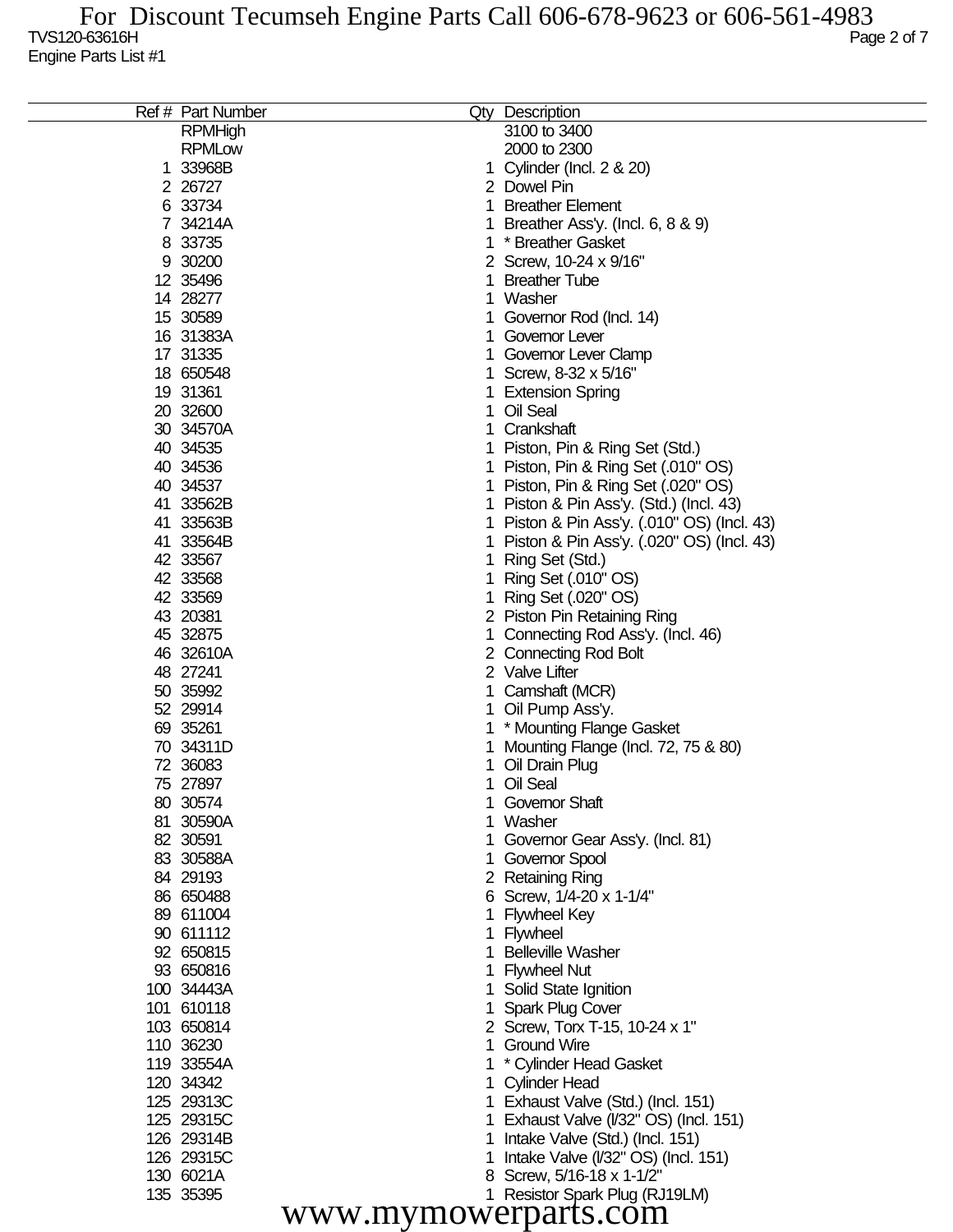| Ref # Part Number |   | Qty Description                                                 |
|-------------------|---|-----------------------------------------------------------------|
| 150 35991         |   | 2 Valve Spring                                                  |
| 151 31673         |   | 2 Valve Spring Cap                                              |
| 169 27234A        | 1 | * Valve Cover Gasket                                            |
| 172 32755         | 1 | <b>Valve Cover</b>                                              |
| 174 650128        |   | 2 Screw, 10-24 x 1/2"                                           |
| 178 29752         |   |                                                                 |
|                   |   | 2 Nut & Lock Washer, 1/4-28                                     |
| 179 30593         | 1 | <b>Retainer Clip</b>                                            |
| 182 6201          |   | 2 Screw, 1/4-28 x 7/8"                                          |
| 184 26756         | 1 | * Carburetor To Intake Pipe Gasket                              |
| 185 31384A        | 1 | Intake Pipe (Incl. 224)                                         |
| 186 34337         | 1 | Governor Link                                                   |
| 200 33131A        | 1 | Control Bracket (Incl. 202 thru 206)                            |
| 202 33802         |   | <b>Compression Spring</b>                                       |
| 203 31342         |   | <b>Compression Spring</b>                                       |
| 204 650549        |   | Screw, 5-40 x 7/16"                                             |
| 205 650777        |   | Screw, 6-32 x 21/32"                                            |
| 206 610973        | 1 | Terminal                                                        |
| 207 34336         | 1 | <b>Throttle Link</b>                                            |
| 209 30200         |   | 2 Screw, 10-24 x 9/16"                                          |
| 210 27793         | 1 | <b>Conduit Clip</b>                                             |
| 211 28942         | 1 | Screw, 10-32 x 3/8"                                             |
| 223 650451        |   | 2 Screw, 1/4-20 x 1"                                            |
| 224 34690A        | 1 | * Intake Pipe Gasket                                            |
| 245 35500         | 1 | <b>Air Cleaner Filter</b>                                       |
| 260 35497         |   | <b>Blower Housing</b>                                           |
| 261 30200         |   | 2 Screw, 10-24 x 9/16"                                          |
| 262 650831        |   | 2 Screw, 1/4-20 x 1/2"                                          |
| 275 35993         | 1 | Muffler                                                         |
| 277 650957        |   | 2 Screw, 1/4-20 x 2-31/32"                                      |
| 285 35000         | 1 | <b>Starter Cup</b>                                              |
| 287 650884        |   | 2 Screw, 8-32 x 1/2"                                            |
| 290 30705         | 1 | <b>Fuel Line</b>                                                |
| 292 26460         |   | 2 Fuel Line Clamp                                               |
| 299 650900        | 2 | "U" Type Nut, 10-32                                             |
| 300 35501A        |   | Shroud & Tank Ass'y. (Incl. 301)                                |
| 301 35355         |   | 1 Fuel Cap                                                      |
| 305 35498         | 1 | Oil Fill Tube                                                   |
| 306 34265         |   | * "O" Ring                                                      |
| 307 35499         |   | "O" Ring                                                        |
| 309 650562        |   | Screw, 10-32 x 1/2"                                             |
|                   |   |                                                                 |
| 310 35507         |   | <b>Dipstick</b>                                                 |
| 313 34080         | 1 | Spacer                                                          |
| 327 35392         | 1 | <b>Starter Plug</b>                                             |
| 370 34346         | 1 | <b>Instruction Decal</b>                                        |
| 370A 34144        | 1 | <b>Primer Decal</b>                                             |
| 380 632611        |   | Carburetor (Incl. 184)                                          |
| 390 590688        | 1 | <b>Rewind Starter</b>                                           |
| 400 35997         |   | 1 * Gasket Set (Incl. items marked PK i n notes) Incl. part #'s |
|                   |   | 26756 (1), 27234A (1), 33554A (1), 33735 (1), 34265 (1),        |
|                   |   | 34338 (1), 34690A (1), 35261 (1)                                |
| 420 730225        |   | 1 SAE 30 4-Cycle Engine Oil (Quart)                             |
|                   |   |                                                                 |

## www.mymowerparts.com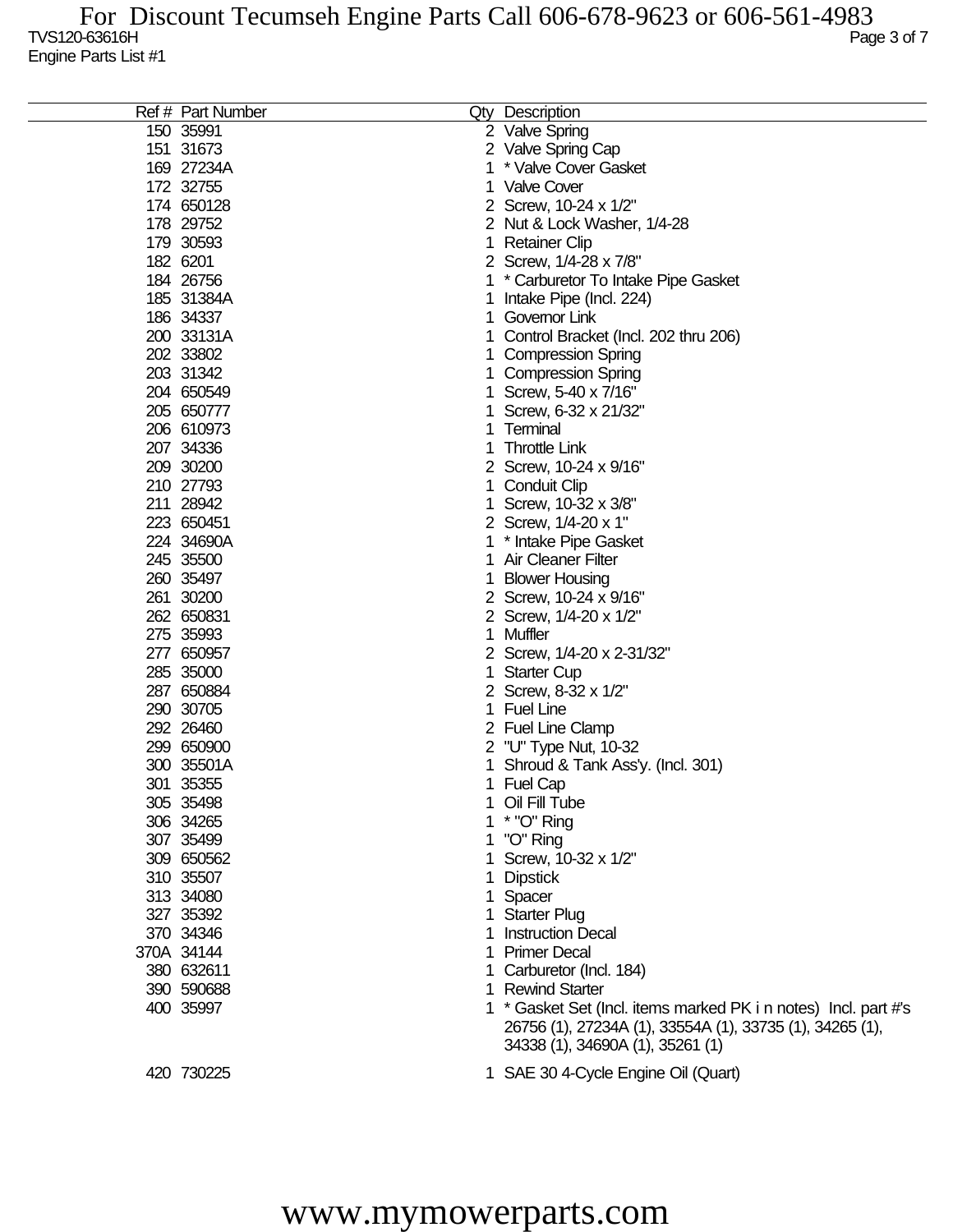$T$ VS120-63616H Page 4 of 7 Engine Parts List #2 For Discount Tecumseh Engine Parts Call 606-678-9623 or 606-561-4983



www.mymowerparts.com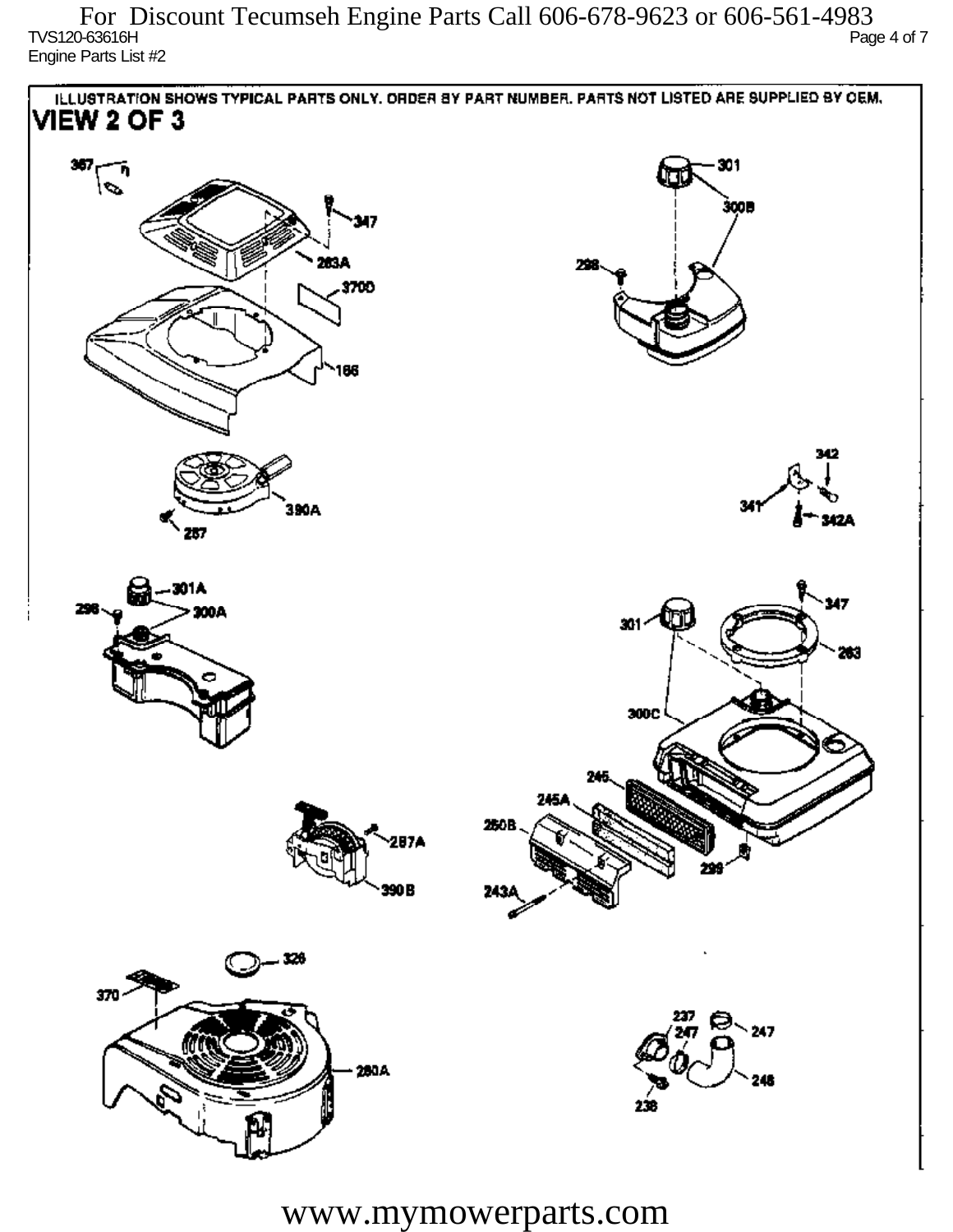| Ref # Part Number | Qty | Description              |
|-------------------|-----|--------------------------|
| <b>RPMHigh</b>    |     | 3100 to 3400             |
| <b>RPMLow</b>     |     | 2000 to 2300             |
| 92 650815         |     | <b>Belleville Washer</b> |
| 245 35500         |     | Air Cleaner Filter       |
| 245A 35705        |     | 1 Air Cleaner Filter     |
| 247 35505         |     | 2 Air Cleaner Tube Clamp |
| 248 35504         |     | 1 Air Cleaner Tube       |
| 263 35502         |     | 1 Trim Ring              |
| 287 650884        |     | 2 Screw, 8-32 x 1/2"     |
| 299 650900        |     | 2 "U" Type Nut, 10-32    |
| 301 35355         |     | <b>Fuel Cap</b>          |
| 347 650898        |     | 4 Screw, 10-32 x 27/32"  |
| 370A 34144        |     | <b>Primer Decal</b>      |
| 370 34346         |     | <b>Instruction Decal</b> |
| 390 590688        |     | <b>Rewind Starter</b>    |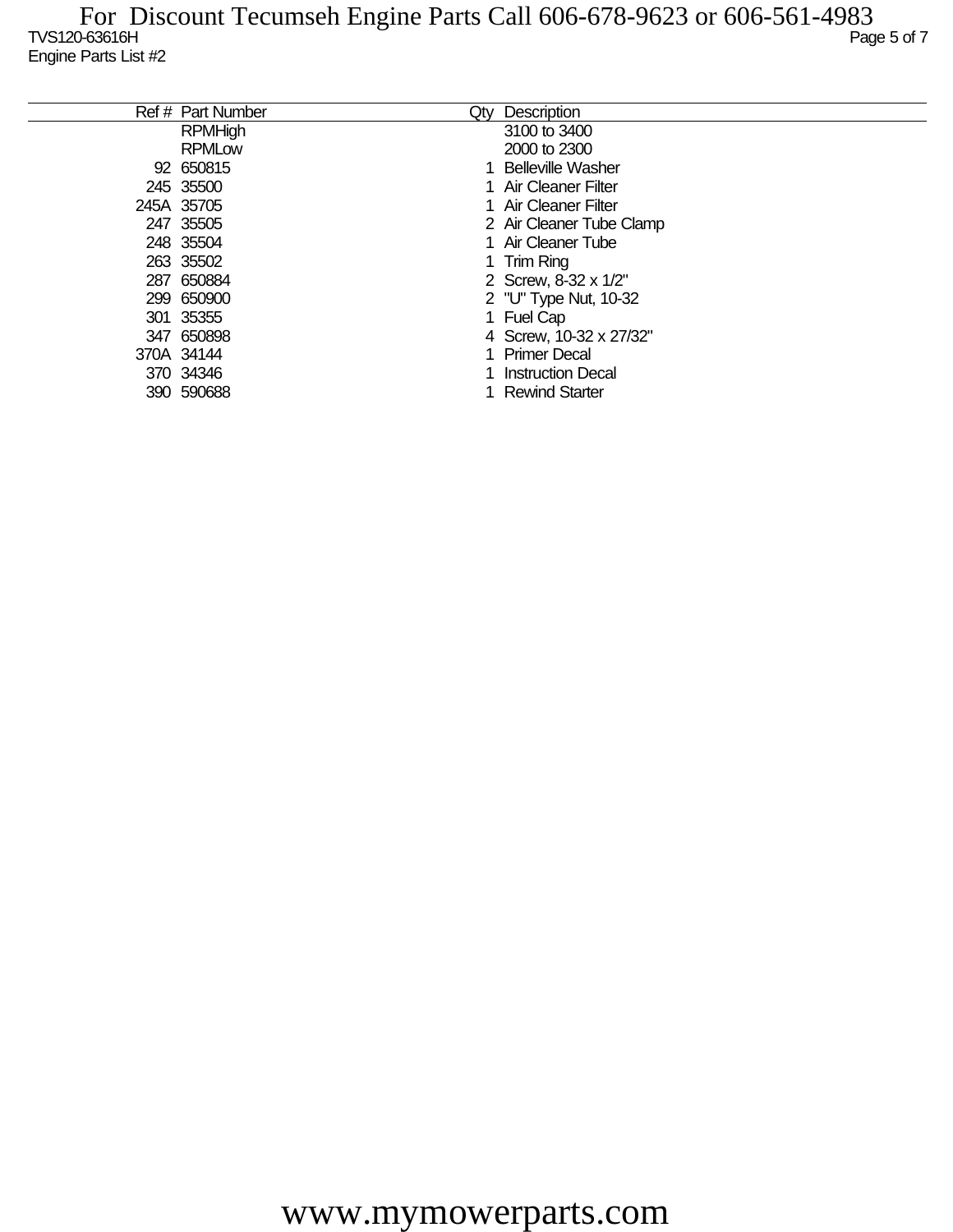$\overline{C}$  TVS120-63616H Page 6 of 7 Engine Parts List #3 For Discount Tecumseh Engine Parts Call 606-678-9623 or 606-561-4983



www.mymowerparts.com